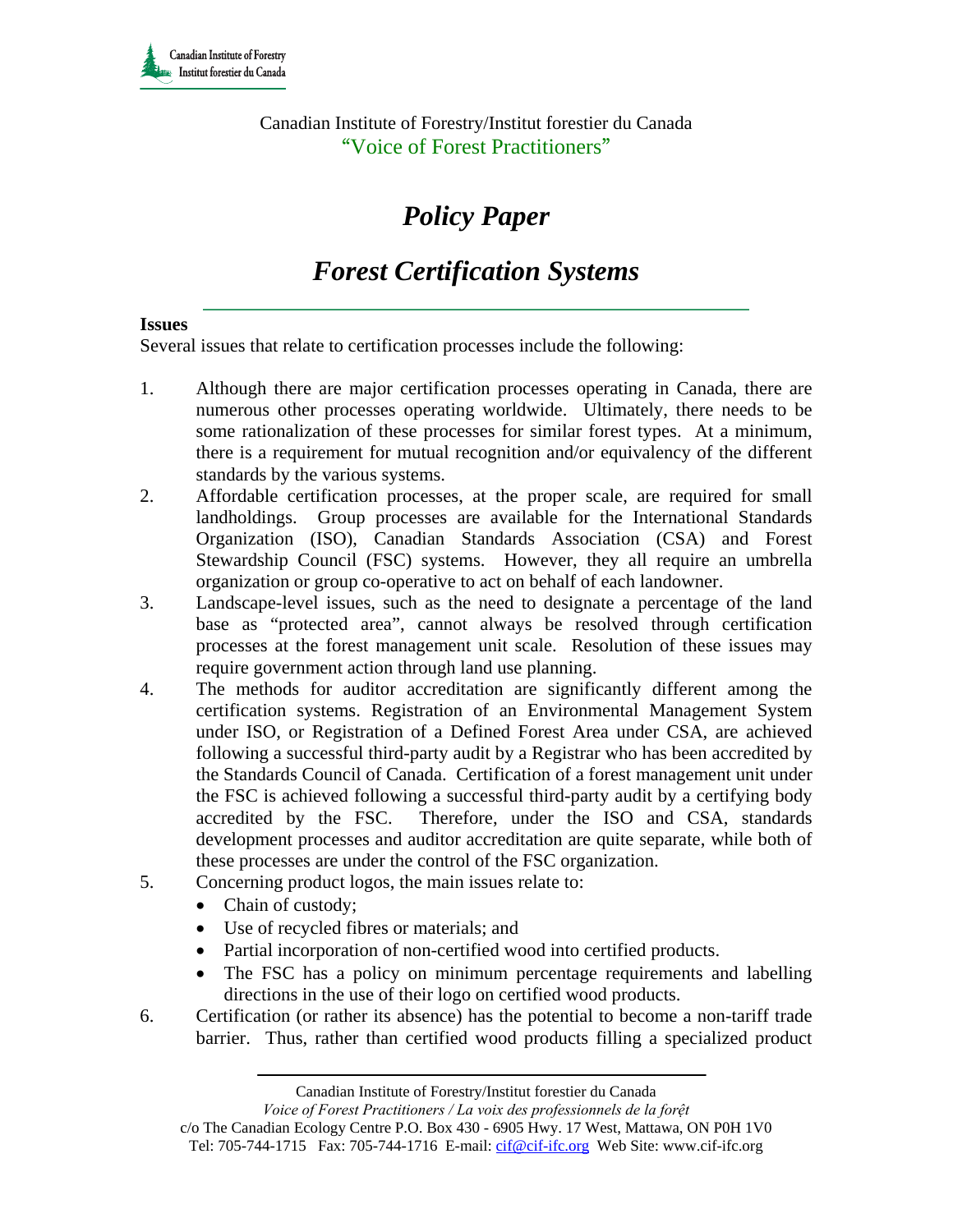

niche, or having producers receive a premium price for certified wood products, the result may be a loss of market share for those producers whose operations and products are not certified.

#### **Background**

Certification is a market-based, voluntary activity designed to demonstrate that forest operations are being managed according to a recognized standard that presumes resource sustainability. It assumes that consumer interest in forests is strong and that these same consumers will discriminate in favour of wood products originating from forests they believe are being managed according to sustainable principles. In this regard, certification has the potential to become a key factor in the international trade of forest products.

Canada is a forest nation and forests cover nearly 50% of the landscape or 417.6 million hectares. Of the forested land, 235 million hectares are considered "commercial forests" capable of producing timber and non-timber products. To date only about 120 million hectares are managed, primarily for timber production. Canada's forests support numerous other industries including tourism, recreation, the fur trade, wild foods and maple products. Canada's forests also provide for an array of social, environmental and cultural benefits.

Canada has embraced the concept of sustainable forest management (SFM). Members of the forest community have clearly stated a commitment to SFM by being signatories to the Canada Forest Accord (1998), which accompanied the renewed National Forest Strategy. Achieving SFM must be demonstrable both within Canada and to Canada's export partners. Certification has the capacity to verify that forest operations meet all the ecological, economic and social standards of the selected certification system. In this regard, the hectares of forested land registered/certified using the major certification processes available in Canada continue to grow.

#### **The CIF/IFC and Certification**

Certification is poised to become a critical factor in successfully demonstrating SFM in Canada. As such, CIF/IFC endorses the concept of certification and advocates the continued use and development of certification systems. In this regard, the CIF/IFC will:

- 1. As a signatory to the Canada Forest Accord, continue to work toward implementation of SFM in Canada.
- 2. Recognize that voluntary certification systems are an act of good faith relative to the pursuit of SFM.
- 3. Support the position that any certification system used in Canada must abide by respective jurisdictional legislation, regulations, standards, policies and practices.
- 4. Recognize and promote the notion that certification is a voluntary decision to be undertaken by forest owners/managers and that barriers to achieving certification (including costs) should not exist under any system.

Canadian Institute of Forestry/Institut forestier du Canada

*Voice of Forest Practitioners / La voix des professionnels de la forệt* 

c/o The Canadian Ecology Centre P.O. Box 430 - 6905 Hwy. 17 West, Mattawa, ON P0H 1V0 Tel: 705-744-1715 Fax: 705-744-1716 E-mail: cif@cif-ifc.org Web Site: www.cif-ifc.org